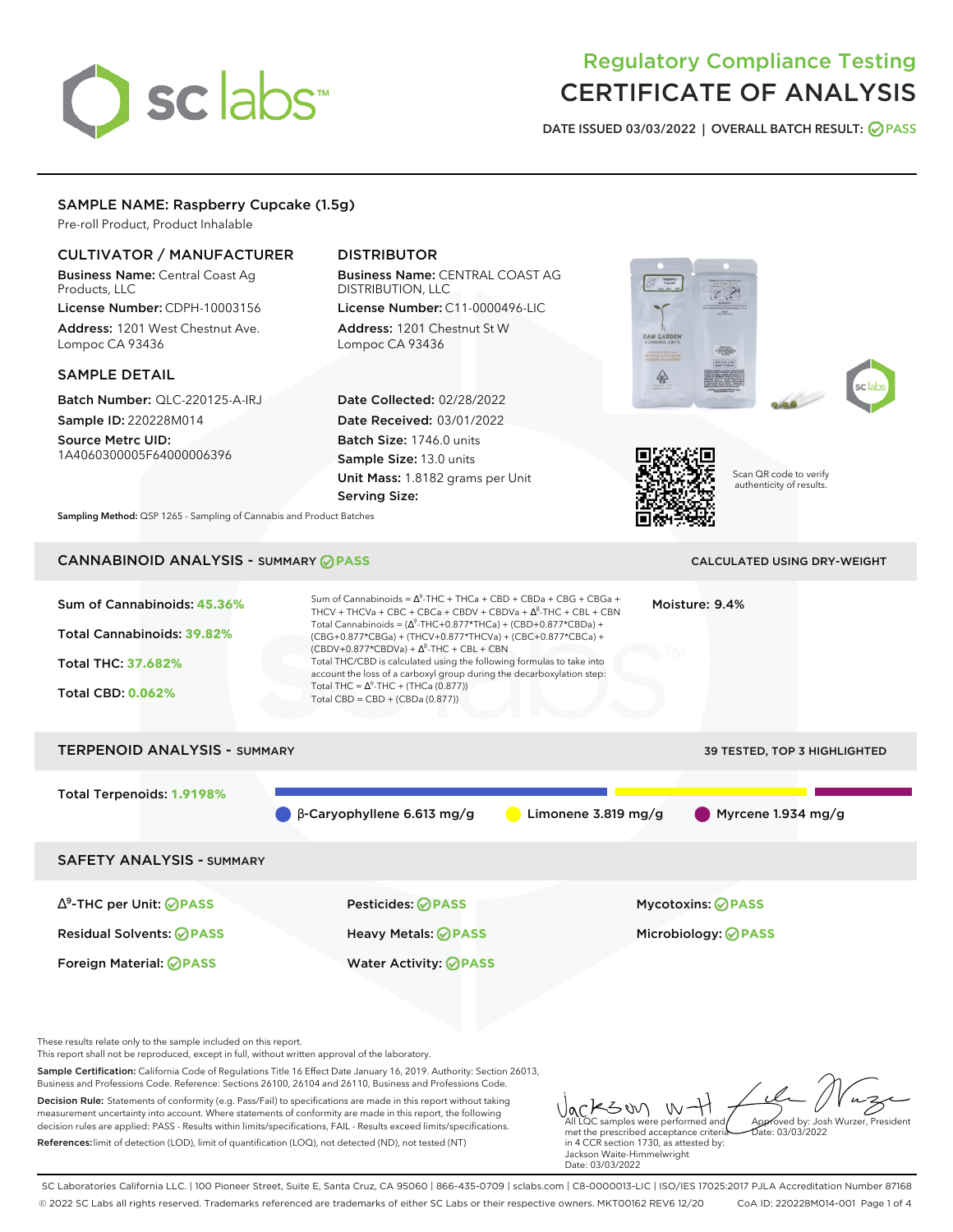



**RASPBERRY CUPCAKE (1.5G) | DATE ISSUED 03/03/2022 | OVERALL BATCH RESULT: PASS**

#### **CANNABINOID TEST RESULTS** - 03/02/2022 **PASS**

Tested by high-performance liquid chromatography with diode-array detection (HPLC-DAD). Calculated using Dry-Weight. **Method:** QSP 1157 - Analysis of Cannabinoids by HPLC-DAD

#### TOTAL CANNABINOIDS: **39.82%**

Total Cannabinoids (Total THC) + (Total CBD) + (Total CBG) + (Total THCV) + (Total CBC) +  $(Total CBDV) +  $\Delta^8$ -THC + CBL + CBN$ 

TOTAL THC: **37.682%** Total THC (Ƽ-THC+0.877\*THCa)

TOTAL CBD: **0.062%** Total CBD (CBD+0.877\*CBDa)

TOTAL CBG: 1.42% Total CBG (CBG+0.877\*CBGa)

TOTAL THCV: 0.156% Total THCV (THCV+0.877\*THCVa)

TOTAL CBC: 0.496% Total CBC (CBC+0.877\*CBCa)

TOTAL CBDV: ND Total CBDV (CBDV+0.877\*CBDVa)

| <b>COMPOUND</b> | LOD/LOQ<br>(mg/g)          | <b>MEASUREMENT</b><br><b>UNCERTAINTY</b><br>(mg/g) | <b>RESULT</b><br>(mg/g) | <b>RESULT</b><br>(%) |
|-----------------|----------------------------|----------------------------------------------------|-------------------------|----------------------|
| <b>THCa</b>     | 0.05 / 0.14                | ±8.544                                             | 427.19                  | 42.719               |
| <b>CBGa</b>     | 0.1 / 0.2                  | ±0.64                                              | 15.7                    | 1.57                 |
| <b>CBCa</b>     | 0.07 / 0.28                | ±0.215                                             | 5.65                    | 0.565                |
| $\wedge^9$ -THC | 0.06 / 0.26                | ±0.058                                             | 2.17                    | 0.217                |
| <b>THCVa</b>    | 0.07/0.20                  | ±0.066                                             | 1.78                    | 0.178                |
| <b>CBDa</b>     | 0.02/0.19                  | ±0.016                                             | 0.71                    | 0.071                |
| <b>CBG</b>      | 0.06/0.19                  | ±0.014                                             | 0.44                    | 0.044                |
| $\wedge^8$ -THC | 0.1/0.4                    | N/A                                                | <b>ND</b>               | <b>ND</b>            |
| <b>THCV</b>     | 0.1/0.2                    | N/A                                                | <b>ND</b>               | <b>ND</b>            |
| <b>CBD</b>      | 0.07/0.29                  | N/A                                                | <b>ND</b>               | <b>ND</b>            |
| <b>CBDV</b>     | 0.04 / 0.15                | N/A                                                | <b>ND</b>               | <b>ND</b>            |
| <b>CBDVa</b>    | 0.03/0.53                  | N/A                                                | <b>ND</b>               | <b>ND</b>            |
| <b>CBL</b>      | 0.06 / 0.24                | N/A                                                | <b>ND</b>               | <b>ND</b>            |
| <b>CBN</b>      | 0.1 / 0.3                  | N/A                                                | <b>ND</b>               | <b>ND</b>            |
| <b>CBC</b>      | 0.2 / 0.5                  | N/A                                                | <b>ND</b>               | <b>ND</b>            |
|                 | <b>SUM OF CANNABINOIDS</b> |                                                    | 453.6 mg/g              | 45.36%               |

#### **UNIT MASS: 1.8182 grams per Unit**

| $\Delta^9$ -THC per Unit               | 1100 per-package limit | 3.95 mg/unit   | <b>PASS</b> |
|----------------------------------------|------------------------|----------------|-------------|
| <b>Total THC per Unit</b>              |                        | 685.13 mg/unit |             |
| <b>CBD</b> per Unit                    |                        | <b>ND</b>      |             |
| <b>Total CBD per Unit</b>              |                        | $1.13$ mg/unit |             |
| <b>Sum of Cannabinoids</b><br>per Unit |                        | 824.7 mg/unit  |             |
| <b>Total Cannabinoids</b><br>per Unit  |                        | 723.9 mg/unit  |             |

#### **MOISTURE TEST RESULT**

**9.4%** Tested 03/01/2022 **Method:** QSP 1224 - Loss on Drying (Moisture)

#### **TERPENOID TEST RESULTS** - 03/02/2022

Terpene analysis utilizing gas chromatography-flame ionization detection (GC-FID). **Method:** QSP 1192 - Analysis of Terpenoids by GC-FID

| <b>COMPOUND</b>          | LOD/LOQ<br>(mg/g) | <b>MEASUREMENT</b><br><b>UNCERTAINTY</b><br>(mg/g) | <b>RESULT</b><br>(mg/g)                         | <b>RESULT</b><br>(%) |
|--------------------------|-------------------|----------------------------------------------------|-------------------------------------------------|----------------------|
| β-Caryophyllene          | 0.004 / 0.012     | ±0.1832                                            | 6.613                                           | 0.6613               |
| Limonene                 | 0.005 / 0.016     | ±0.0424                                            | 3.819                                           | 0.3819               |
| <b>Myrcene</b>           | 0.008 / 0.025     | ±0.0193                                            | 1.934                                           | 0.1934               |
| $\alpha$ -Humulene       | 0.009 / 0.029     | ±0.0483                                            | 1.931                                           | 0.1931               |
| Linalool                 | 0.009 / 0.032     | ±0.0453                                            | 1.529                                           | 0.1529               |
| Fenchol                  | 0.010 / 0.034     | ±0.0152                                            | 0.505                                           | 0.0505               |
| $\alpha$ -Bisabolol      | 0.008 / 0.026     | ±0.0189                                            | 0.456                                           | 0.0456               |
| $\beta$ -Ocimene         | 0.006 / 0.020     | ±0.0101                                            | 0.403                                           | 0.0403               |
| $trans-\beta$ -Farnesene | 0.008 / 0.025     | ±0.0107                                            | 0.388                                           | 0.0388               |
| $\beta$ -Pinene          | 0.004 / 0.014     | ±0.0034                                            | 0.381                                           | 0.0381               |
| <b>Terpineol</b>         | 0.009 / 0.031     | ±0.0181                                            | 0.378                                           | 0.0378               |
| $\alpha$ -Pinene         | 0.005 / 0.017     | ±0.0012                                            | 0.175                                           | 0.0175               |
| Terpinolene              | 0.008 / 0.026     | ±0.0025                                            | 0.157                                           | 0.0157               |
| Caryophyllene<br>Oxide   | 0.010 / 0.033     | ±0.0055                                            | 0.153                                           | 0.0153               |
| Borneol                  | 0.005 / 0.016     | ±0.0031                                            | 0.094                                           | 0.0094               |
| Fenchone                 | 0.009 / 0.028     | ±0.0017                                            | 0.075                                           | 0.0075               |
| Geraniol                 | 0.002 / 0.007     | ±0.0019                                            | 0.055                                           | 0.0055               |
| Nerolidol                | 0.006 / 0.019     | ±0.0025                                            | 0.052                                           | 0.0052               |
| Camphene                 | 0.005 / 0.015     | ±0.0004                                            | 0.040                                           | 0.0040               |
| Citronellol              | 0.003 / 0.010     | ±0.0014                                            | 0.036                                           | 0.0036               |
| Sabinene                 | 0.004 / 0.014     | ±0.0002                                            | 0.024                                           | 0.0024               |
| $\Delta^3$ -Carene       | 0.005 / 0.018     | N/A                                                | <loq< th=""><th><loq< th=""></loq<></th></loq<> | <loq< th=""></loq<>  |
| Eucalyptol               | 0.006 / 0.018     | N/A                                                | <loq< th=""><th><loq< th=""></loq<></th></loq<> | <loq< th=""></loq<>  |
| $\gamma$ -Terpinene      | 0.006 / 0.018     | N/A                                                | $<$ LOQ                                         | $<$ LOQ              |
| Sabinene Hydrate         | 0.006 / 0.022     | N/A                                                | <loq< th=""><th><loq< th=""></loq<></th></loq<> | <loq< th=""></loq<>  |
| Nerol                    | 0.003 / 0.011     | N/A                                                | <loq< th=""><th><loq< th=""></loq<></th></loq<> | <loq< th=""></loq<>  |
| Valencene                | 0.009 / 0.030     | N/A                                                | $<$ LOQ                                         | $<$ LOQ              |
| $\alpha$ -Phellandrene   | 0.006 / 0.020     | N/A                                                | ND                                              | <b>ND</b>            |
| $\alpha$ -Terpinene      | 0.005 / 0.017     | N/A                                                | ND                                              | ND                   |
| p-Cymene                 | 0.005 / 0.016     | N/A                                                | <b>ND</b>                                       | <b>ND</b>            |
| Isopulegol               | 0.005 / 0.016     | N/A                                                | ND                                              | <b>ND</b>            |
| Camphor                  | 0.006 / 0.019     | N/A                                                | ND                                              | <b>ND</b>            |
| Isoborneol               | 0.004 / 0.012     | N/A                                                | <b>ND</b>                                       | <b>ND</b>            |
| Menthol                  | 0.008 / 0.025     | N/A                                                | <b>ND</b>                                       | <b>ND</b>            |
| Pulegone                 | 0.003 / 0.011     | N/A                                                | ND                                              | ND                   |
| <b>Geranyl Acetate</b>   | 0.004 / 0.014     | N/A                                                | ND                                              | <b>ND</b>            |
| $\alpha$ -Cedrene        | 0.005 / 0.016     | N/A                                                | <b>ND</b>                                       | <b>ND</b>            |
| Guaiol                   | 0.009 / 0.030     | N/A                                                | ND                                              | ND                   |
| Cedrol                   | 0.008 / 0.027     | N/A                                                | <b>ND</b>                                       | ND                   |
| <b>TOTAL TERPENOIDS</b>  |                   |                                                    | 19.198 mg/g                                     | 1.9198%              |

SC Laboratories California LLC. | 100 Pioneer Street, Suite E, Santa Cruz, CA 95060 | 866-435-0709 | sclabs.com | C8-0000013-LIC | ISO/IES 17025:2017 PJLA Accreditation Number 87168 © 2022 SC Labs all rights reserved. Trademarks referenced are trademarks of either SC Labs or their respective owners. MKT00162 REV6 12/20 CoA ID: 220228M014-001 Page 2 of 4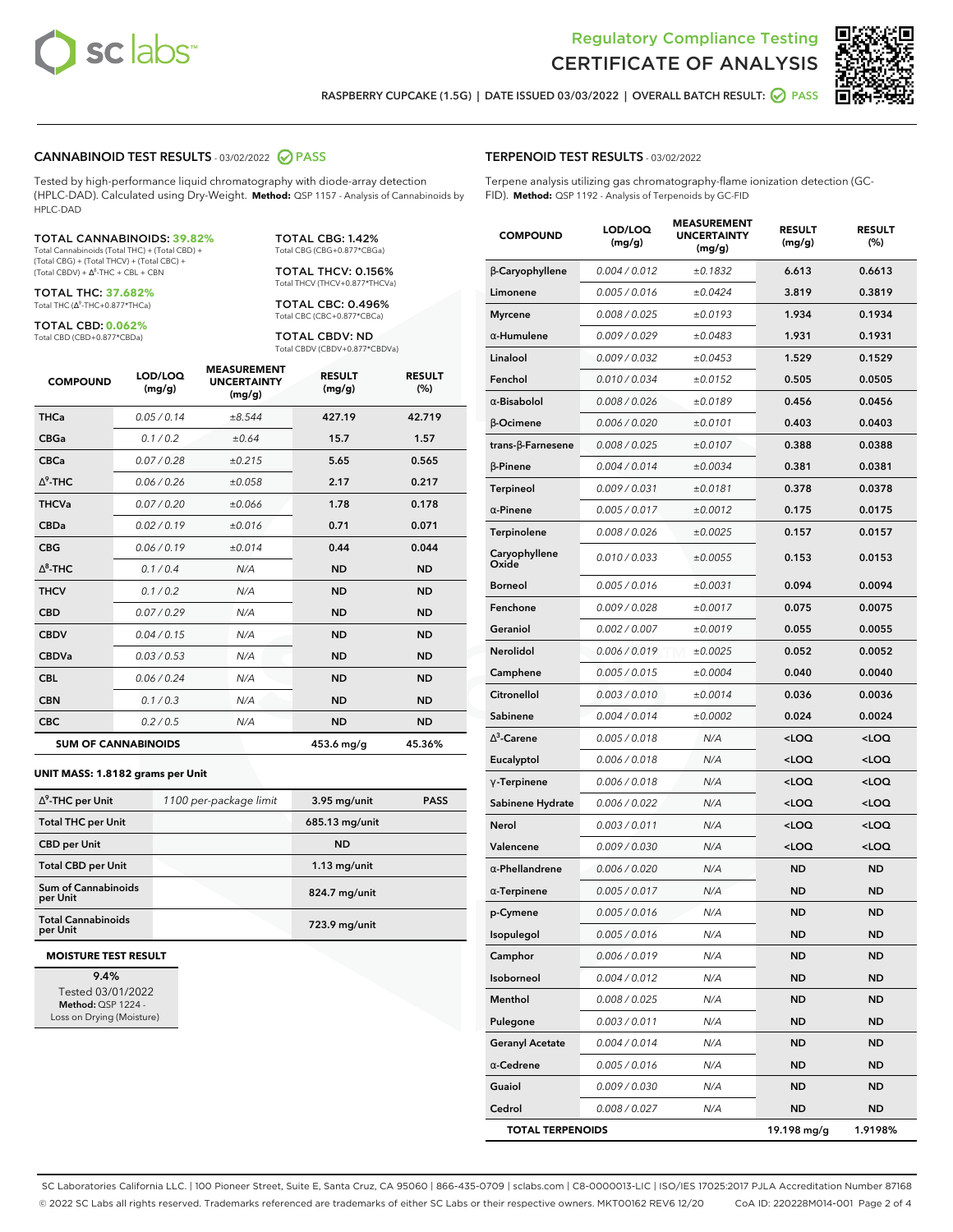



**RASPBERRY CUPCAKE (1.5G) | DATE ISSUED 03/03/2022 | OVERALL BATCH RESULT: PASS**

# **CATEGORY 1 PESTICIDE TEST RESULTS** - 03/02/2022 **PASS**

Pesticide and plant growth regulator analysis utilizing high-performance liquid chromatography-mass spectrometry (HPLC-MS) or gas chromatography-mass spectrometry (GC-MS). \*GC-MS utilized where indicated. **Method:** QSP 1212 - Analysis of Pesticides and Mycotoxins by LC-MS or QSP 1213 - Analysis of Pesticides by GC-MS

| <b>COMPOUND</b>             | LOD/LOQ<br>$(\mu g/g)$ | <b>ACTION</b><br>LIMIT<br>$(\mu g/g)$ | <b>MEASUREMENT</b><br><b>UNCERTAINTY</b><br>$(\mu g/g)$ | <b>RESULT</b><br>$(\mu g/g)$ | <b>RESULT</b> |
|-----------------------------|------------------------|---------------------------------------|---------------------------------------------------------|------------------------------|---------------|
| Aldicarb                    | 0.03 / 0.08            | $\ge$ LOD                             | N/A                                                     | <b>ND</b>                    | <b>PASS</b>   |
| Carbofuran                  | 0.02 / 0.05            | $>$ LOD                               | N/A                                                     | <b>ND</b>                    | <b>PASS</b>   |
| Chlordane*                  | 0.03 / 0.08            | $\ge$ LOD                             | N/A                                                     | <b>ND</b>                    | <b>PASS</b>   |
| Chlorfenapyr*               | 0.03/0.10              | $\ge$ LOD                             | N/A                                                     | <b>ND</b>                    | <b>PASS</b>   |
| Chlorpyrifos                | 0.02/0.06              | $>$ LOD                               | N/A                                                     | <b>ND</b>                    | <b>PASS</b>   |
| Coumaphos                   | 0.02 / 0.07            | $\ge$ LOD                             | N/A                                                     | <b>ND</b>                    | <b>PASS</b>   |
| Daminozide                  | 0.02 / 0.07            | $\ge$ LOD                             | N/A                                                     | <b>ND</b>                    | <b>PASS</b>   |
| <b>Dichlorvos</b><br>(DDVP) | 0.03/0.09              | $\ge$ LOD                             | N/A                                                     | <b>ND</b>                    | <b>PASS</b>   |
| Dimethoate                  | 0.03/0.08              | $>$ LOD                               | N/A                                                     | <b>ND</b>                    | <b>PASS</b>   |
| Ethoprophos                 | 0.03/0.10              | $\ge$ LOD                             | N/A                                                     | <b>ND</b>                    | <b>PASS</b>   |
| Etofenprox                  | 0.02 / 0.06            | $>$ LOD                               | N/A                                                     | <b>ND</b>                    | <b>PASS</b>   |
| Fenoxycarb                  | 0.03/0.08              | $>$ LOD                               | N/A                                                     | <b>ND</b>                    | <b>PASS</b>   |
| Fipronil                    | 0.03 / 0.08            | $\ge$ LOD                             | N/A                                                     | <b>ND</b>                    | <b>PASS</b>   |
| Imazalil                    | 0.02/0.06              | $>$ LOD                               | N/A                                                     | <b>ND</b>                    | <b>PASS</b>   |
| <b>Methiocarb</b>           | 0.02 / 0.07            | $\ge$ LOD                             | N/A                                                     | <b>ND</b>                    | <b>PASS</b>   |
| Parathion-methyl            | 0.03/0.10              | $\ge$ LOD                             | N/A                                                     | <b>ND</b>                    | <b>PASS</b>   |
| <b>Mevinphos</b>            | 0.03/0.09              | $>$ LOD                               | N/A                                                     | <b>ND</b>                    | <b>PASS</b>   |
| Paclobutrazol               | 0.02 / 0.05            | $\ge$ LOD                             | N/A                                                     | <b>ND</b>                    | <b>PASS</b>   |
| Propoxur                    | 0.03/0.09              | $>$ LOD                               | N/A                                                     | <b>ND</b>                    | <b>PASS</b>   |
| Spiroxamine                 | 0.03 / 0.08            | $\ge$ LOD                             | N/A                                                     | <b>ND</b>                    | <b>PASS</b>   |
| Thiacloprid                 | 0.03/0.10              | $\ge$ LOD                             | N/A                                                     | <b>ND</b>                    | <b>PASS</b>   |
|                             |                        |                                       |                                                         |                              |               |

# **CATEGORY 2 PESTICIDE TEST RESULTS** - 03/02/2022 **PASS**

| <b>COMPOUND</b>          | LOD/LOO<br>$(\mu g/g)$ | <b>ACTION</b><br><b>LIMIT</b><br>(µg/g) | <b>MEASUREMENT</b><br><b>UNCERTAINTY</b><br>$(\mu g/g)$ | <b>RESULT</b><br>$(\mu g/g)$ | <b>RESULT</b> |  |
|--------------------------|------------------------|-----------------------------------------|---------------------------------------------------------|------------------------------|---------------|--|
| Abamectin                | 0.03/0.10              | 0.1                                     | N/A                                                     | <b>ND</b>                    | <b>PASS</b>   |  |
| Acephate                 | 0.02/0.07              | 0.1                                     | N/A                                                     | <b>ND</b>                    | <b>PASS</b>   |  |
| Acequinocyl              | 0.02/0.07              | 0.1                                     | N/A                                                     | <b>ND</b>                    | <b>PASS</b>   |  |
| Acetamiprid              | 0.02/0.05              | 0.1                                     | N/A                                                     | <b>ND</b>                    | <b>PASS</b>   |  |
| Azoxystrobin             | 0.02/0.07              | 0.1                                     | N/A                                                     | <b>ND</b>                    | <b>PASS</b>   |  |
| <b>Bifenazate</b>        | 0.01/0.04              | 0.1                                     | N/A                                                     | <b>ND</b>                    | <b>PASS</b>   |  |
| <b>Bifenthrin</b>        | 0.02/0.05              | 3                                       | N/A                                                     | <b>ND</b>                    | <b>PASS</b>   |  |
| <b>Boscalid</b>          | 0.03/0.09              | 0.1                                     | N/A                                                     | <b>ND</b>                    | <b>PASS</b>   |  |
| Captan                   | 0.19/0.57              | 0.7                                     | N/A                                                     | <b>ND</b>                    | <b>PASS</b>   |  |
| Carbaryl                 | 0.02/0.06              | 0.5                                     | N/A                                                     | <b>ND</b>                    | <b>PASS</b>   |  |
| Chlorantranilip-<br>role | 0.04/0.12              | 10                                      | N/A                                                     | <b>ND</b>                    | <b>PASS</b>   |  |
| Clofentezine             | 0.03/0.09              | 0.1                                     | N/A                                                     | <b>ND</b>                    | <b>PASS</b>   |  |

## **CATEGORY 2 PESTICIDE TEST RESULTS** - 03/02/2022 continued

| <b>COMPOUND</b>               | LOD/LOQ<br>(µg/g) | <b>ACTION</b><br><b>LIMIT</b><br>(µg/g) | <b>MEASUREMENT</b><br><b>UNCERTAINTY</b><br>$(\mu g/g)$ | <b>RESULT</b><br>(µg/g) | <b>RESULT</b> |
|-------------------------------|-------------------|-----------------------------------------|---------------------------------------------------------|-------------------------|---------------|
| Cyfluthrin                    | 0.12 / 0.38       | $\overline{c}$                          | N/A                                                     | <b>ND</b>               | <b>PASS</b>   |
| Cypermethrin                  | 0.11 / 0.32       | 1                                       | N/A                                                     | <b>ND</b>               | <b>PASS</b>   |
| <b>Diazinon</b>               | 0.02 / 0.05       | 0.1                                     | N/A                                                     | <b>ND</b>               | <b>PASS</b>   |
| Dimethomorph                  | 0.03 / 0.09       | $\overline{c}$                          | N/A                                                     | <b>ND</b>               | <b>PASS</b>   |
| Etoxazole                     | 0.02 / 0.06       | 0.1                                     | N/A                                                     | <b>ND</b>               | <b>PASS</b>   |
| Fenhexamid                    | 0.03 / 0.09       | 0.1                                     | N/A                                                     | <b>ND</b>               | <b>PASS</b>   |
| Fenpyroximate                 | 0.02 / 0.06       | 0.1                                     | N/A                                                     | <b>ND</b>               | <b>PASS</b>   |
| Flonicamid                    | 0.03 / 0.10       | 0.1                                     | N/A                                                     | <b>ND</b>               | <b>PASS</b>   |
| Fludioxonil                   | 0.03 / 0.10       | 0.1                                     | N/A                                                     | <b>ND</b>               | <b>PASS</b>   |
| Hexythiazox                   | 0.02 / 0.07       | 0.1                                     | N/A                                                     | <b>ND</b>               | <b>PASS</b>   |
| Imidacloprid                  | 0.04 / 0.11       | 5                                       | N/A                                                     | <b>ND</b>               | <b>PASS</b>   |
| Kresoxim-methyl               | 0.02 / 0.07       | 0.1                                     | N/A                                                     | <b>ND</b>               | <b>PASS</b>   |
| Malathion                     | 0.03 / 0.09       | 0.5                                     | N/A                                                     | <b>ND</b>               | <b>PASS</b>   |
| Metalaxyl                     | 0.02 / 0.07       | $\overline{c}$                          | N/A                                                     | <b>ND</b>               | <b>PASS</b>   |
| Methomyl                      | 0.03 / 0.10       | 1                                       | N/A                                                     | <b>ND</b>               | <b>PASS</b>   |
| Myclobutanil                  | 0.03 / 0.09       | 0.1                                     | N/A                                                     | <b>ND</b>               | <b>PASS</b>   |
| Naled                         | 0.02 / 0.07       | 0.1                                     | N/A                                                     | <b>ND</b>               | <b>PASS</b>   |
| Oxamyl                        | 0.04 / 0.11       | 0.5                                     | N/A                                                     | ND                      | <b>PASS</b>   |
| Pentachloronitro-<br>benzene* | 0.03 / 0.09       | 0.1                                     | N/A                                                     | <b>ND</b>               | <b>PASS</b>   |
| Permethrin                    | 0.04 / 0.12       | 0.5                                     | N/A                                                     | <b>ND</b>               | <b>PASS</b>   |
| Phosmet                       | 0.03 / 0.10       | 0.1                                     | N/A                                                     | <b>ND</b>               | <b>PASS</b>   |
| Piperonyl<br><b>Butoxide</b>  | 0.02 / 0.07       | 3                                       | N/A                                                     | <b>ND</b>               | <b>PASS</b>   |
| Prallethrin                   | 0.03 / 0.08       | 0.1                                     | N/A                                                     | <b>ND</b>               | <b>PASS</b>   |
| Propiconazole                 | 0.02 / 0.07       | 0.1                                     | N/A                                                     | <b>ND</b>               | <b>PASS</b>   |
| Pyrethrins                    | 0.04 / 0.12       | 0.5                                     | N/A                                                     | <b>ND</b>               | <b>PASS</b>   |
| Pyridaben                     | 0.02 / 0.07       | 0.1                                     | N/A                                                     | <b>ND</b>               | <b>PASS</b>   |
| Spinetoram                    | 0.02 / 0.07       | 0.1                                     | N/A                                                     | <b>ND</b>               | <b>PASS</b>   |
| Spinosad                      | 0.02 / 0.07       | 0.1                                     | N/A                                                     | <b>ND</b>               | <b>PASS</b>   |
| Spiromesifen                  | 0.02 / 0.05       | 0.1                                     | N/A                                                     | <b>ND</b>               | <b>PASS</b>   |
| Spirotetramat                 | 0.02 / 0.06       | 0.1                                     | N/A                                                     | <b>ND</b>               | <b>PASS</b>   |
| Tebuconazole                  | 0.02 / 0.07       | 0.1                                     | N/A                                                     | <b>ND</b>               | <b>PASS</b>   |
| Thiamethoxam                  | 0.03 / 0.10       | 5                                       | N/A                                                     | <b>ND</b>               | <b>PASS</b>   |
| Trifloxystrobin               | 0.03 / 0.08       | 0.1                                     | N/A                                                     | <b>ND</b>               | <b>PASS</b>   |

SC Laboratories California LLC. | 100 Pioneer Street, Suite E, Santa Cruz, CA 95060 | 866-435-0709 | sclabs.com | C8-0000013-LIC | ISO/IES 17025:2017 PJLA Accreditation Number 87168 © 2022 SC Labs all rights reserved. Trademarks referenced are trademarks of either SC Labs or their respective owners. MKT00162 REV6 12/20 CoA ID: 220228M014-001 Page 3 of 4